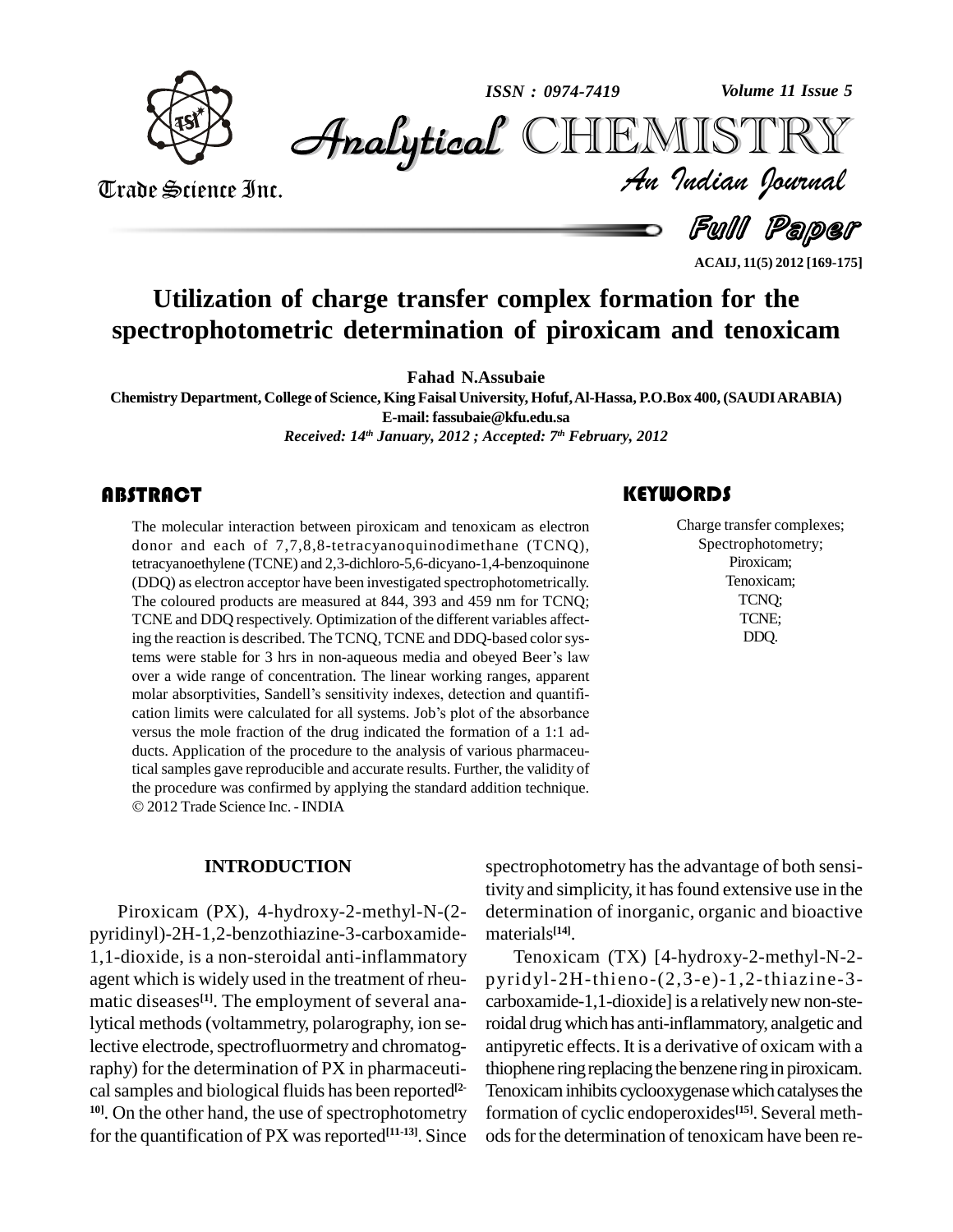### Full Paper

ported in literature, such as liquid chromatography<sup>[16]</sup>, Ger high performance liquid chromatography<sup>[17, 18]</sup>, spectrophotometric **[14, 19-22]** as well asthe electroanalytical methods **[3, 23]**.

The British pharmacopoeia describes a chromatographic and non aqueous titration methods for the determination of piroxicam and tenoxicam, respectively **[24]**.

The purpose of the present work was to develop an alternative simple method which would require inexpensive equipment.The method could also be used to confirm HPLC results because of its simplicity. The method isbased on charge transfer complex formation between the drugs and TCNQ, TCNE and DDQ as acceptors.

#### **EXPERIMENTAL**

#### **Apparatus**

Electronic absorption spectra were recorded on a Shimadzu 1601 UV-Vis. Spectrophotometer.

#### **Materials**

Piroxicam and tenoxicam were purchased from Sigma (St. Louis, MO, USA). However, their dosage forms (fledene tablets, fledene capsules, fledene suppositories, epicotil tablets and epicotil suppositories)<br>were purchased from the local market.<br>100 µg ml<sup>-1</sup> standard stock solutions of piroxicam were purchased from the local market.

 $100 \mu$ g m $l^{-1}$  standard stock solutions of piroxicam and tenoxicamwere prepared by dissolving 25 mg of the drug in 250 ml methanol or acetonitrile.  $5x10^3$  M  $(PX)$  and  $(TX)$  solutions were prepared by dissolving an appropriate weight in 100 ml of methanol or acetonitrile in the same manner.

#### **Reagents**

<sup>0</sup>C. 2, 3-dichloro-5,6-dicyano-p-benzoquinone powd *Indian*<br>*Indian*<br>*Indian*<br>*IISTRY*<br>*Indian hournal* All reagents and solvents used were of analytical reagent grade. 7,7,8,8-tetracyanoquinodimethane (TCNQ), Aldrich, Milwaukee, WI, USA and tetracyanoethylene (TCNE), Nacalai Tesque, Kyoto, Japan.  $5x10^3$  M solution were prepared in acetonitrile, the solutions were stable for at least one week at 4.0 (DDQ), Merck, Darmstadt, Germany. Stock solution of  $5x10<sup>3</sup>$  M was prepared by dissolving an accurate metha weight in methanol in a 100 ml calibrated flask.

CHEMISTRY

#### **General procedures**

#### **Method using TCNQ and TCNE**

Aliquot volumes containing 75-575 µg of PX or **Method using TCNQ and TCNE**<br>Aliquot volumes containing 75-575  $\mu$ g of PX or<br>75-550  $\mu$ g TX were placed in 25 ml grade A calibrated flask, followed by 5.0 ml of  $5x10^3$  of TCNQ and was 75-550 µg TX were placed in 25 ml grade<br>flask, followed by 5.0 ml of 5x10<sup>-3</sup> of TC<br>heated in a water bath at 70±1<sup>o</sup>C for 10 heated in a water bath at  $70\pm1\textdegree$ C for 10 min. The reacting mixture was cooled, completed to volume with acetonitrile and the absorbance was measured at 844 nm, against a reagent blank prepared in the same way.

Aliquot volumes containing 75-525 µg PX or 75- <sup>500</sup> µg TX were placed in <sup>25</sup> ml grade <sup>A</sup> calibrated flask, followed by 5.0 ml of  $5x10^3$  of TCNE and was 500 µg TX were placed in 25 ml grade<br>flask, followed by 5.0 ml of 5x10<sup>-3</sup> of TC<br>heated in a water bath at 70±1<sup>o</sup>C for 10 heated in a water bath at  $70\pm1\textdegree$ C for 10 min. The reacting mixture was cooled, completed to volume with acetonitrile and the absorbance was measured at 393 nm against a reagent blank prepared in the same way.

#### **Method using DDQ**

A standard solution containing 37.5-650 µg PX or **Method using DDQ**<br>A standard solution containing 37.5-650  $\mu$ g PX or<br>37.5-600  $\mu$ g TX was transferred to 25 ml calibrated flask, followed by 6 ml of  $5x10^3$  M DDQ solution and 37.5-600 µg TX was transferred to 25 r<br>flask, followed by 6 ml of 5x10<sup>-3</sup> M DDQ<br>heated in a water bath at 70±1<sup>o</sup>C for 10 heated in a water bath at  $70\pm1\degree$ C for 10 min. The reacting solution was cooled, diluted to volume with methanol and the absorbance was measured at 459 nm, against a reagent blank prepared in the same manner.

#### **Determination of Molar ratio**

<sup>-3</sup> M agents were used. A series of solutions was prepared in Job's method of continuous variation was employed, 5x10 -3 M standard solution of drug and re which the total volume of the drug and reagent was constant (5 ml). The drug and reagents were mixed in various proportions and then diluted in25ml calibrated flasks with the optimum solvent. The absorbance was measured after treating each reagent at the best time and temperature against a reagent blank under the same conditions.

#### **Procedure to tablets and capsulesforms**

The contents of twenty capsules or finely ground tablets were weighed and mixed. An amount of the tablet powder or capsule powder equivalent to 100 mg of PX or TX was weighed, dissolved in acetonitrile or methanol and any remaining residue was removed by filtration. The clear solution was diluted with the solvent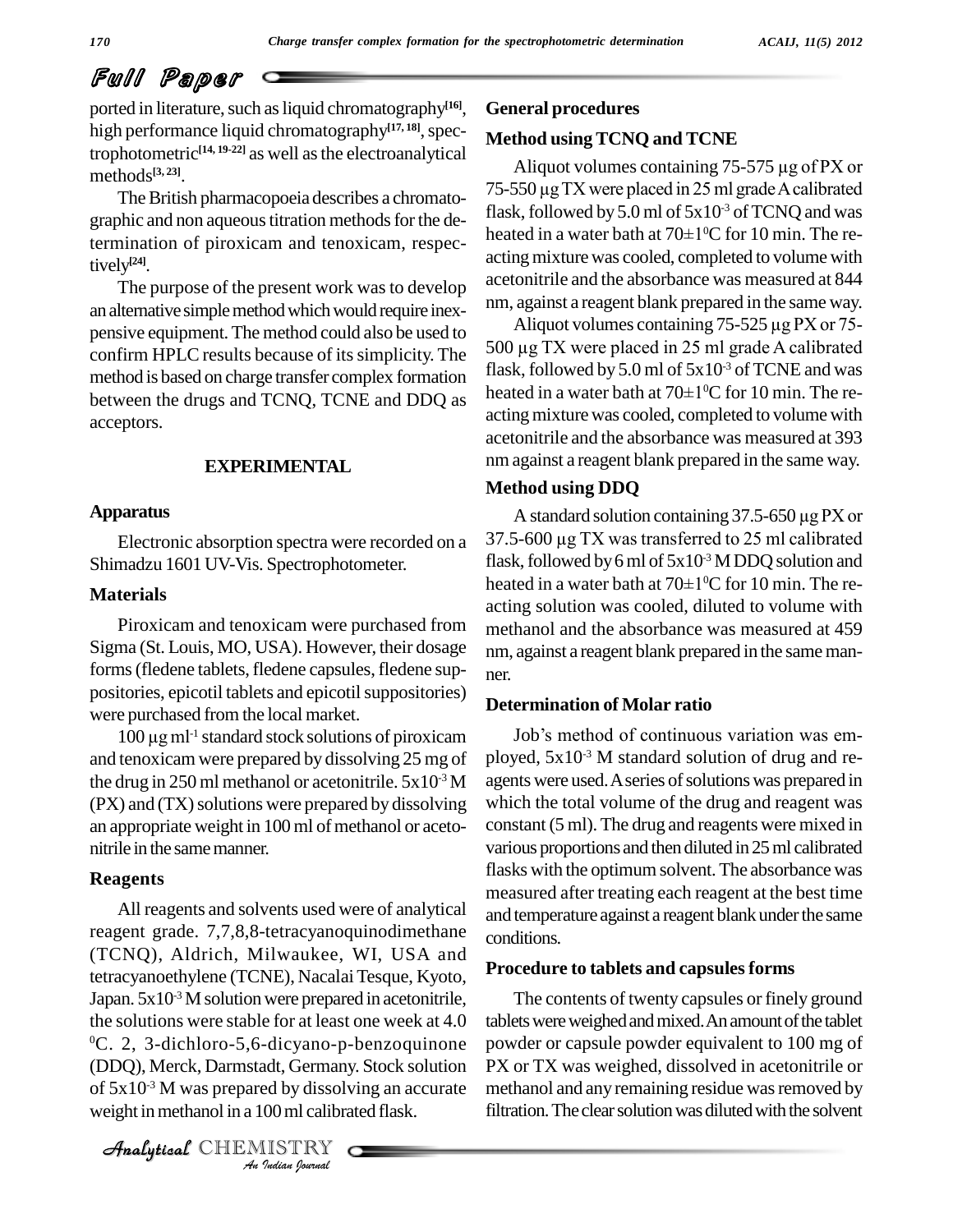## Full Paper

used in a 100 ml calibrated flask. The drug content of this solution was obtained by applying the general procedure using the similarly prepared calibration graph.

#### **Procedure** to suppositories form

At least ten suppositories were weighed, cut into small pieces and transferred to a small porcelain dish. They were melted by stirring in a water bath to homogenize and cooled. The weighed portions equivalent to 25 mg PX or TX were transferred into a beaker, melted and dissolved into acetonitrile or methanol, by stirring The 25 mg PX or TX were transferred into a bea<br>and dissolved into acetonitrile or methano<br>using a magnetic stirrer at  $60\pm1$  °C. The s using a magnetic stirrer at  $60\pm1$  °C. The solution was cooled, filtered, and diluted with the solvent used in a 250 ml calibrated flask and analyzed as described above under the general procedures using the similarly pre pared calibration graph.

#### **RESULTSAND DISCUSSION**

Substituted quinones (DDQ and TCNQ) and TCNE were reported to possess the property of ac cepting electrons from electron donors<sup>[25-27]</sup>. This property results in a complete electron transfer from donor to acceptor moieties.

The reaction of DDQ reagent with PX or TX re sults in the formation of an intense orange-red coloured product that exhibits an absorption maximum at 459 nm. This spectrum is similar to that obtained by reduction ofDDQ with iodine **[28]**.

In acetonitrile, a solution of PX or TX and reagent TCNQ yields an intense blue colour, producing a char acteristic long wavelength absorption band, frequently 0.8 with numerous vibrational maxima in the electronic spectrum. The predominant chromogen with TCNQ is the  $_{0.6}$ blue radical anion which was probably formed by the<br>dissociation of an original donor-acceptor (DA) com-<br>plex with PX or TX:<br> $D + A = D - A$ <br> $D - A = D - A$ <br> $D - A = D - A$ dissociation of an original donor-acceptor(DA) com plex with PX orTX:

$$
D + A \xrightarrow{\text{Polar Solvent}} D - A \xrightarrow{\text{Polar Solvent}} D + A^+
$$
  
DA Complex  
Radical Ions

The studied drugs have high electron densities and  $\frac{0.1}{0.1}$ act as powerful electron donors. In polarsolvent, PX and TX exhibit maxima in the UV region at 250-320 nm. Upon addition of TCNQ, TCNE or DDQ a pro nounced bathochromic shift is observed. This change in the spectra may be attributed to the formation of the charge transfer complex.

Investigations were carried out to establish the most favorable conditions that give highly intense colors and to achieve maximum colour development in the quantitative determination of PX andTX. The quantitative parameters for complex formation of PX and TX using TCNQ, TCNE and DDQ are listed inTABLE 1. The influence of various reaction conditions on the color systemswasinvestigated.

#### **Effect of solvent**

The effect of solvent on the formation of the charge transfer complex was studied using methanol, ethanol, propanol, acetone, dioxane, dimethylformamide and acetonitrile.No reaction occurred in dioxaneor propanol. Acetonitrile was preferred to acetone because of the higher molar absorptivity of the complexes of TCNQ and TCNE. On the other hand, acetone needs a longer time to achieve maximum colour development. For DDQ complexes, methanol was found to be an ideal solvent for the colour reaction and gives maximum absorbance at their absorption bands.

#### **Effect of reagent concentration**

The results for variation of reagent concentration indicated that 3.5 ml of either TCNQ or TCNE are suitable whereas using DDQ 5 ml is sufficient for complete colour intensity. Figure 1 shows the effect of reagent concentration on the PX-based color systems. The higher concentrations of the reagent may, on the other hand, be useful for rapidly reaching equilibrium and complete colour development. This minimizes the





CHEMISTRY

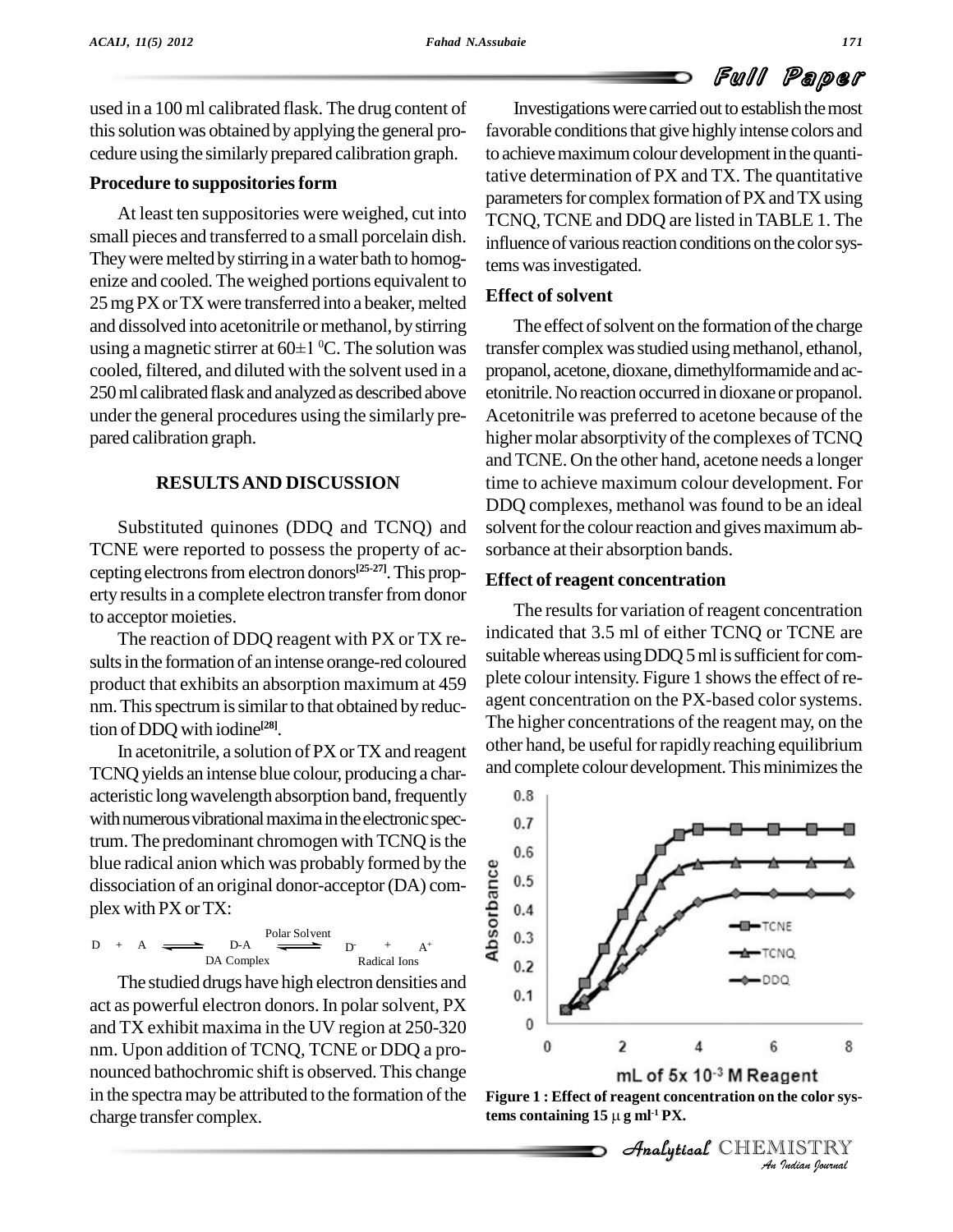|                                                                    | <b>TCNQ</b> |          | <b>TCNE</b> |          | <b>DDQ</b> |          |
|--------------------------------------------------------------------|-------------|----------|-------------|----------|------------|----------|
| <b>Parameters</b>                                                  | <b>PX</b>   | TX       | PX          | TX       | <b>PX</b>  | TX       |
| Solvent                                                            | Acet        | Acet     | Acet        | Acet     | MeOH       | MeOH     |
| Time (min)                                                         | 10          | 10       | 10          | 10       | 10         | 10       |
| Temperature °C                                                     | 70          | 70       | 70          | 70       | 70         | 70       |
| Reagent conc. $X10^3$                                              | 1.0         | 1.0      | 1.0         | 1.0      | 1.2        | 1.2      |
| $\lambda_{\text{max}}$ (nm)                                        | 844         | 844      | 393         | 393      | 459        | 460      |
| Beer's conc.range $(\mu g \text{ ml}^{-1})$                        | $3 - 23$    | $3 - 22$ | $3 - 21$    | $3 - 20$ | $1.5 - 26$ | 1.5-24   |
| Ringbom conc. range $(\mu g \text{ ml}^{-1})$                      | $5 - 21$    | $5 - 20$ | $5-19$      | $4 - 18$ | $3 - 24$   | $3 - 22$ |
| Detection limits ( $\mu$ g ml <sup>-1</sup> ), $3\sigma$           | 0.87        | 0.95     | 0.92        | 0.90     | 0.46       | 0.50     |
| Quantification limits ( $\mu$ g ml <sup>-1</sup> ), 10 $\sigma$    | 2.9         | 3.1      | 3.0         | 3.0      | 1.43       | 1.6      |
| Molar absorptivity $X10^4$ (L mol <sup>-1</sup> cm <sup>-1</sup> ) | 1.27        | 1.38     | 1.53        | 1.43     | 1.03       | 1.33     |
| Sandell sensitivity ( $\mu$ g cm <sup>-2</sup> )                   | 26.14       | 24.44    | 21.53       | 23.53    | 32.10      | 25.26    |
| Regression equation <sup>*</sup>                                   |             |          |             |          |            |          |
| Intercept $(a)$                                                    | $-0.003$    | 0.007    | 0.009       | 0.005    | $-0.011$   | 0.008    |
| Slope (b) $10^{-2}$                                                | 3.83        | 4.09     | 4.62        | 4.25     | 3.12       | 3.96     |
| Correlation coefficient (r)                                        | 0.9990      | 0.9988   | 0.9996      | 0.9994   | 0.9998     | 0.9992   |

**TABLE1 : Quantitative parametersfor complexation ofPX andTX usingTCNQ,TCNEand DDQ**



**g ml -1 PX at <sup>70</sup> C.**

time required to attain the maximum absorbance at the corresponding wavelength of the charge transfer complex. Hence, using 5 ml of TCNQ or TCNE and 6 ml of  $5x10^{-3}$  M DDQ must be used due to highly concordant results.

### **Effect of temperature and heating time**

**Effect of temperature and neating time**<br>The optimum reaction time was determined by fol-<br>lowing the colour intensity at ambient temperature (25±2 On plo *I* at ambient te<br> *V*elopment a<br>
45 min using<br>
On raising th<br>
IISTRY The optimum reaction time was determined by fol-<br>lowing the colour intensity at ambient temperature (25 $\pm$ 2 O<br>°C). Complete color development at 25 °C was at-The optimum reaction time was determined by foltained after 60, 75 and 45 min using TCNQ, TCNE tercept of and DDQ, respectively. On raising the temperature to

CHEMISTRY

70 °C, complete color development was obtained after 10 min only. Figure 2 shows the effect of heating time on the PX-based color systems. The color remained stable for 3 hrs for all reagent complexes. Latter the absorbance gradually decreased with blue shift in  $\lambda_{\text{max}}$  until the band disappeared completely.

#### **Stoichiometric relationship**

Job's continuous variation graph for the reaction between PX or TX and different reagents shows that the interaction occurs on equimolar basis via the for mation of a charge transfer complex (1:1).

A more detailed examination was made for PX or TX complexes with the studied acceptors.The absor bance of the complex was used to calculate the asso ciation constant using the Benesi-Hildebrand equation **[29]**.  $\text{LCA}^{[29]}$ .<br> **[A**<sub>*a*</sub>]/A<sub>*AD*</sub> = [1/ $\epsilon_{AD}$ ]-[(1/ $\text{Kc}_{AD}$   $\epsilon_{AD}$ )(1/[D<sub>*o*</sub>])]

Where  $[A_0]$  and  $[D_0]$  are the total concentration of  $[A_{aJ}/A_{AD} = [1/\epsilon_{AD}] - [(1/K\epsilon_{AD} \epsilon_{AD}) (1/[D_{a}])]$ <br>Where  $[A_{0}]$  and  $[D_{0}]$  are the total concentration of<br>the interacting species,  $A_{AD}$  and  $\epsilon_{AD}$  are the absorbance Where  $[A_0]$  and  $[D_0]$  are the total concentration of<br>the interacting species,  $A_{AD}$  and  $\varepsilon_{AD}$  are the absorbance<br>and molar absorptivity of the complexes at their  $\lambda_{max}$ , and molar absorptivity of the complexes at their  $\lambda_{\text{max}}$ , and  $\text{Kc}_{AD}$  is the association constant of the complex. On plotting the value of  $[A_o] / A_{AD}$  vs  $1 / [D_o]$ , a line and  $Kc_{AD}$  is the association constant of the c<br>On plotting the value of  $[A_0]/A_{AD}$  vs 1 / [D<br>was obtained with slope equals (1/ $\varepsilon_{AD}$ , Kc<sub>AD</sub>  $_{AD}$ . Kc<sub>*AD</sub>*) and in-</sub> On plotting the value of  $[A_0]/A_{AD}$  vs  $1/[D_0]$ , a<br>was obtained with slope equals  $(1/\epsilon_{AD}$ .  $Kc_{AD})$  and<br>tercept of this line with the ordinate is  $(1/\epsilon_{AD})$ . The *AD* ).Themolar absorptivities are comparable with those obtained

Full Paper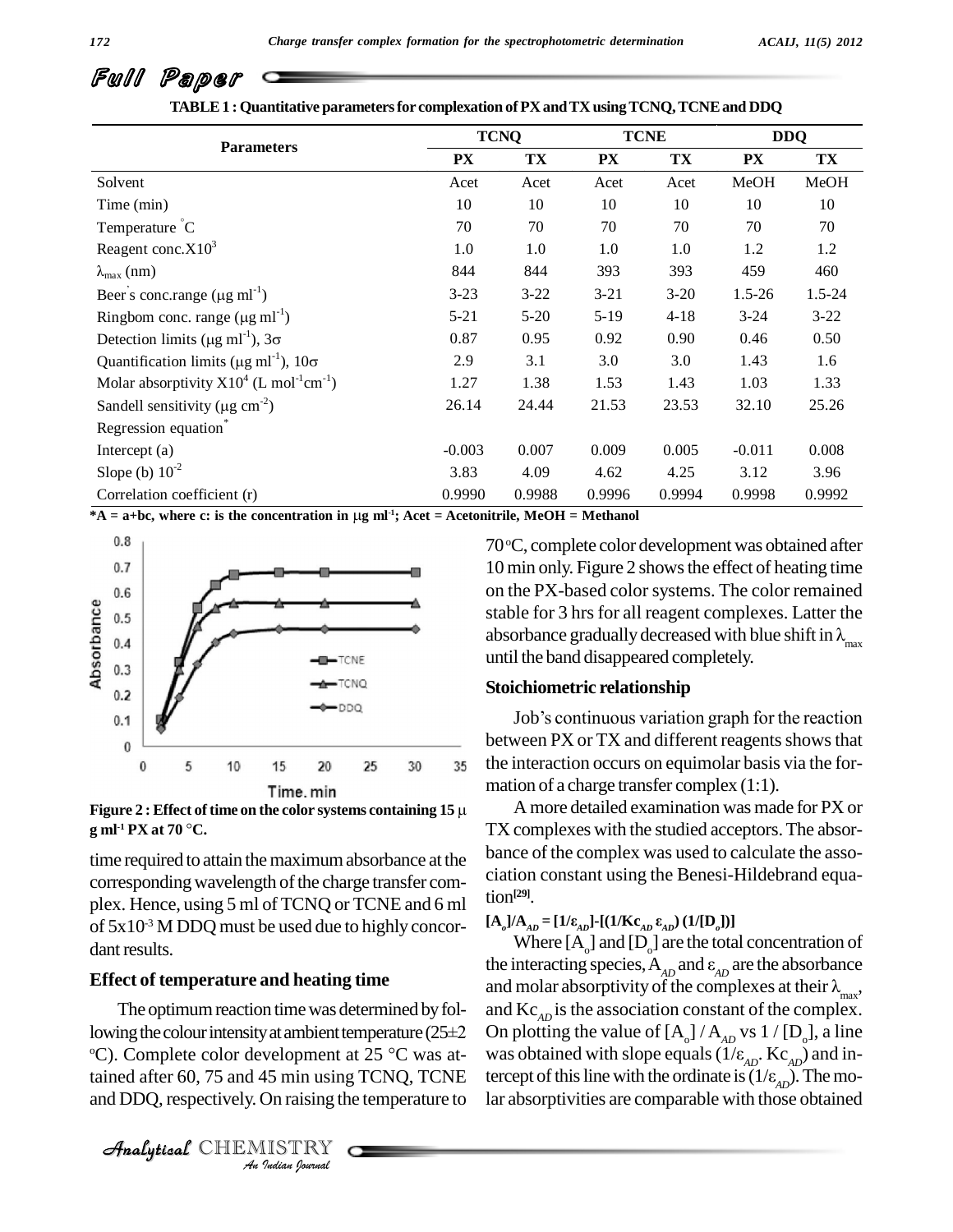# Full Paper

from regression line equation of Beer's law.

#### **Analytical data**

A calibration graph was constructed usig a stan dard solution of PX or TX. Under the optimum ex perimental conditions, a linear relationship existed between the absorbance and concentration of the drug in the concentration ranges listed in TABLE 1. The correlation coefficients, intercepts and slopes of the calibration graphs are calculated using the least squares method. For more accurate analysis, Ringbom opti-  $(99.2 \pm 1.8\%)$  showed a high accuracy of the promum concentration ranges are calculated and listed in TABLE 1.

The reproducibility and accuracy of the suggested methods were assessed **[30]** using different concentrations. The validity was checked occasionally during the<br>work by running six replicate standard samples con-<br>taining 15 µg ml<sup>-1</sup>. At this concentration, the RSD% were work by running six replicate standard samples con-<sup>-1</sup>. At this concentration, the RSD% were  $=1.8\%$ .. The molar absorptivity and Sandell sensitivity are calculated and recorded inTABLE 1.

Comparison of recoveries obtained with the pro are calculated and recorded in TABLE 1.<br>Comparison of recoveries obtained with the pro-<br>posed methods (99.5 $\pm$ 1.1%) with the purity of PX and TX as determined according to the official methods<sup>[24]</sup>. ed methods (99.5  $\pm$  1.1%) with the purity of PX and<br>as determined according to the official methods<sup>[24]</sup>.<br>(99.2 $\pm$ 1.8 %) showed a high accuracy of the pro-

posed methods. The proposed methods are simpler, less time consuming and more sensitive than the official

|                            | <b>Content mg</b> | <b>Taken</b><br>mg | <b>Added</b><br>$\mu$ g ml <sup>-1</sup> | Found <sup>*</sup> $\mu$ g ml <sup>-1</sup> |            |            |                                        |  |
|----------------------------|-------------------|--------------------|------------------------------------------|---------------------------------------------|------------|------------|----------------------------------------|--|
| <b>Sample</b>              |                   |                    |                                          | <b>TCNQ</b>                                 | <b>TCN</b> | <b>DDQ</b> | Official $\mathbf{P}\mathbf{B}^{[24]}$ |  |
| Capsules Feldene           | 10                | 4.0                | $\Box$                                   | 3.97                                        | 3.98       | 4.02       | 3.93                                   |  |
|                            |                   |                    | 4.0                                      | 8.05                                        | 7.90       | 7.95       | 7.80                                   |  |
|                            |                   |                    | $8.0\,$                                  | 12.1                                        | 12.1       | 11.9       | 11.7                                   |  |
|                            |                   |                    | 12.0                                     | 16.15                                       | 15.9       | 16.1       | 15.6                                   |  |
| t-value <sup>b</sup>       |                   |                    |                                          | 1.27                                        | 1.53       | 1.38       |                                        |  |
| F-test <sup>b</sup>        |                   |                    |                                          | 2.68                                        | 3.15       | 2.81       |                                        |  |
| Feldene                    | 20                | 10                 | $\overline{\phantom{a}}$                 | 10.05                                       | 10.1       | 9.93       | 9.82                                   |  |
|                            |                   |                    | 3                                        | 12.95                                       | 13.05      | 12.9       | 12.75                                  |  |
|                            |                   |                    | 6                                        | 16.1                                        | 15.95      | 16.05      | 15.7                                   |  |
|                            |                   |                    | 9                                        | 19.15                                       | 18.9       | 18.9       | 18.6                                   |  |
| t-value <sup>b</sup>       |                   |                    |                                          | 1.63                                        | 1.28       | 1.44       |                                        |  |
| F-test <sup>b</sup>        |                   |                    |                                          | 3.42                                        | 2.56       | 2.97       |                                        |  |
| <b>Tablets Feldene</b>     | 10                | 5.0                | $\blacksquare$                           | 4.98                                        | 5.03       | 4.96       | 5.07                                   |  |
|                            |                   |                    | 5                                        | 10.05                                       | 9.95       | 10.1       | 9.9                                    |  |
|                            |                   |                    | 10                                       | 15.1                                        | 14.9       | 14.95      | 14.8                                   |  |
|                            |                   |                    | 15                                       | 19.9                                        | 20.1       | 20.15      | 19.7                                   |  |
| t-value <sup>b</sup>       |                   |                    |                                          | 1.09                                        | 1.59       | 1.25       |                                        |  |
| F-test <sup>b</sup>        |                   |                    |                                          | 2.33                                        | 3.21       | 2.78       |                                        |  |
| Suppositories Feldene      | 20                | $\,8\,$            | $\frac{1}{2}$                            | 7.95                                        | 8.04       | 7.94       | 7.88                                   |  |
|                            |                   |                    | 5.0                                      | 13.1                                        | 12.95      | 12.9       | 12.75                                  |  |
|                            |                   |                    | $10\,$                                   | 18.15                                       | 18.1       | 18.15      | 17.6                                   |  |
|                            |                   |                    | 15                                       | 22.9                                        | 22.85      | 23.20      | 22.5                                   |  |
| t-value <sup>b</sup>       |                   |                    |                                          | 1.53                                        | 1.19       | 1.36       |                                        |  |
| $\mbox{F-test}$ $^{\rm b}$ |                   |                    |                                          | 3.17                                        | 2.65       | 2.88       |                                        |  |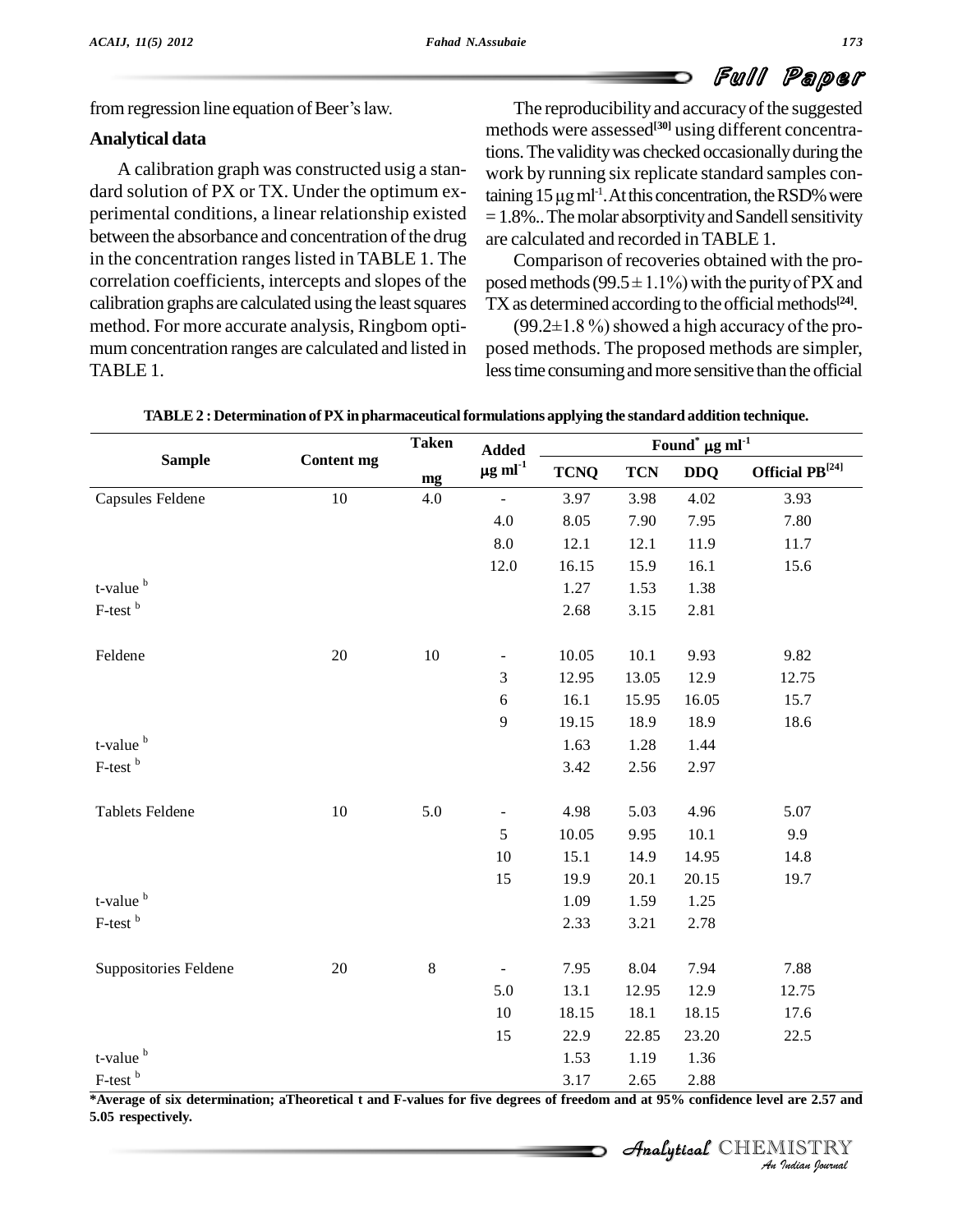| TABLE 3 : Determination of TX in pharmaceutical formulations applying the standard addition technique |                   |          |                                |                                             |            |            |                    |  |  |
|-------------------------------------------------------------------------------------------------------|-------------------|----------|--------------------------------|---------------------------------------------|------------|------------|--------------------|--|--|
| <b>Sample</b>                                                                                         | <b>Content mg</b> | Taken mg | Added $\mu$ g ml <sup>-1</sup> | Found <sup>*</sup> $\mu$ g ml <sup>-1</sup> |            |            |                    |  |  |
|                                                                                                       |                   |          |                                | <b>TCNQ</b>                                 | <b>TCN</b> | <b>DDQ</b> | Official $^{[24]}$ |  |  |
| Epicotil                                                                                              | 20                | 12       | $\overline{\phantom{0}}$       | 11.94                                       | 12.05      | 12.1       | 12.2               |  |  |
|                                                                                                       |                   |          | 2.5                            | 14.55                                       | 14.45      | 14.47      | 14.75              |  |  |
|                                                                                                       |                   |          | 5.0                            | 17.1                                        | 17.15      | 16.9       | 17.35              |  |  |
|                                                                                                       |                   |          | 7.5                            | 19.4                                        | 19.6       | 19.35      | 19.9               |  |  |
| $t$ -value $\frac{b}{c}$                                                                              |                   |          |                                | 1.49                                        | 1.17       | 1.66       |                    |  |  |
| F-test <sup>b</sup>                                                                                   |                   |          |                                | 3.08                                        | 2.61       | 3.42       |                    |  |  |
| Epicotil                                                                                              | 20                | 6        |                                | 6.05                                        | 5.96       | 6.04       | 6.1                |  |  |
|                                                                                                       |                   |          | 6                              | 12.1                                        | 12.05      | 11.95      | 12.2               |  |  |
|                                                                                                       |                   |          | 12                             | 17.9                                        | 17.95      | 18.1       | 18.25              |  |  |
|                                                                                                       |                   |          | 15                             | 21.25                                       | 20.9       | 20.85      | 21.35              |  |  |
| t-value <sup>b</sup>                                                                                  |                   |          |                                | 1.4                                         | 1.11       | 1.68       |                    |  |  |
| F-test <sup>b</sup>                                                                                   |                   |          |                                | 3.05                                        | 2.48       | 3.43       |                    |  |  |

\*Average of six determination; aTheoretical t and F-values for five degrees of freedom and at 95% confidence level are 2.57 and **5.05 respectively.**

BP methods<sup>[24]</sup>. Moreover, the proposed methods could plexes be used for the routine determination of PX and TX in bulk form or in pharmaceutical preparations.

#### **Interferences**

Regarding the interference of the exicipients and additives usually presented in pharmaceutical formulationsinterference due to the degradation products of the PX and TX, the energy of the charge transfer  $(E_{CT})$ depends on the ionization potential  $(Ip)$  of the donor and the electron affinity of the acceptor  $(E_A)$ , hence the via t- $\lambda_{\text{max}}$  values of the other  $\pi$ -donors mostly differ from that of the investigated compounds if they are able to form CT complexes. Preliminary experiments showed that all additives, excipients and degradation products did not form CT complexes with the acceptors under consideration, indicating the high selectivity of the proposed methods and applicability to use for routine assay in pure and in pharmaceutical preparations.

#### **AnalyticalApplications**

2 and 3 are statistically compared with the official BP posed m *Indian*<br>*Indian Indian*<br>*ISTRY*<br>*IISTRY* The proposed methods were successfully applied to various pharmaceutical preparations viz tablets, cap sules and suppositories. The results shown in TABLES methods<sup>[24]</sup>. For further confirmation, the standard ad- or T dition method was applied to test the reliability and recovery of the proposed procedures, since the CT com-

CHEMISTRY

plexes are stable for 3 hrs. The recovery studies were carried out after adding known quantities of pure drug to the pre-analyzed formations.The percentage recov eries were found to be close to 100%, (TABLES 2 and 3), indicating no interference from all additives excepients that might be found in different formulations. Consequently, the methods are simple, rapid and sta bility indicating assay.

The results obtained were compared with those obtained using the official BP methods **[24]**.The accuracy via t-value and the assessment of precision via F-test for five degree of freedom and 95% confidence level were calculated and the results indicated that there is no significant difference between them,(TABLE2).

#### **CONCLUSION**

The proposed methods are simpler, less time consuming and more sensitive compared to the official BP methods. The colour development at ambient temperature requires 60, 75 and 45 min. using TCNQ, TCNE<br>and DDQ, respectively. This can be shortened to 10<br>min. on raising the temperature up to 70±1°C. The proand DDQ, respectively. This can be shortened to 10 min. on raising the temperature up to  $70\pm1\degree C$ . The proposed method is suitable for the determination of PX orTXin pharmaceutical preparations without interfer ence from additives and excipients such as starch and glucose or from common degradation products, sug-

Full Paper